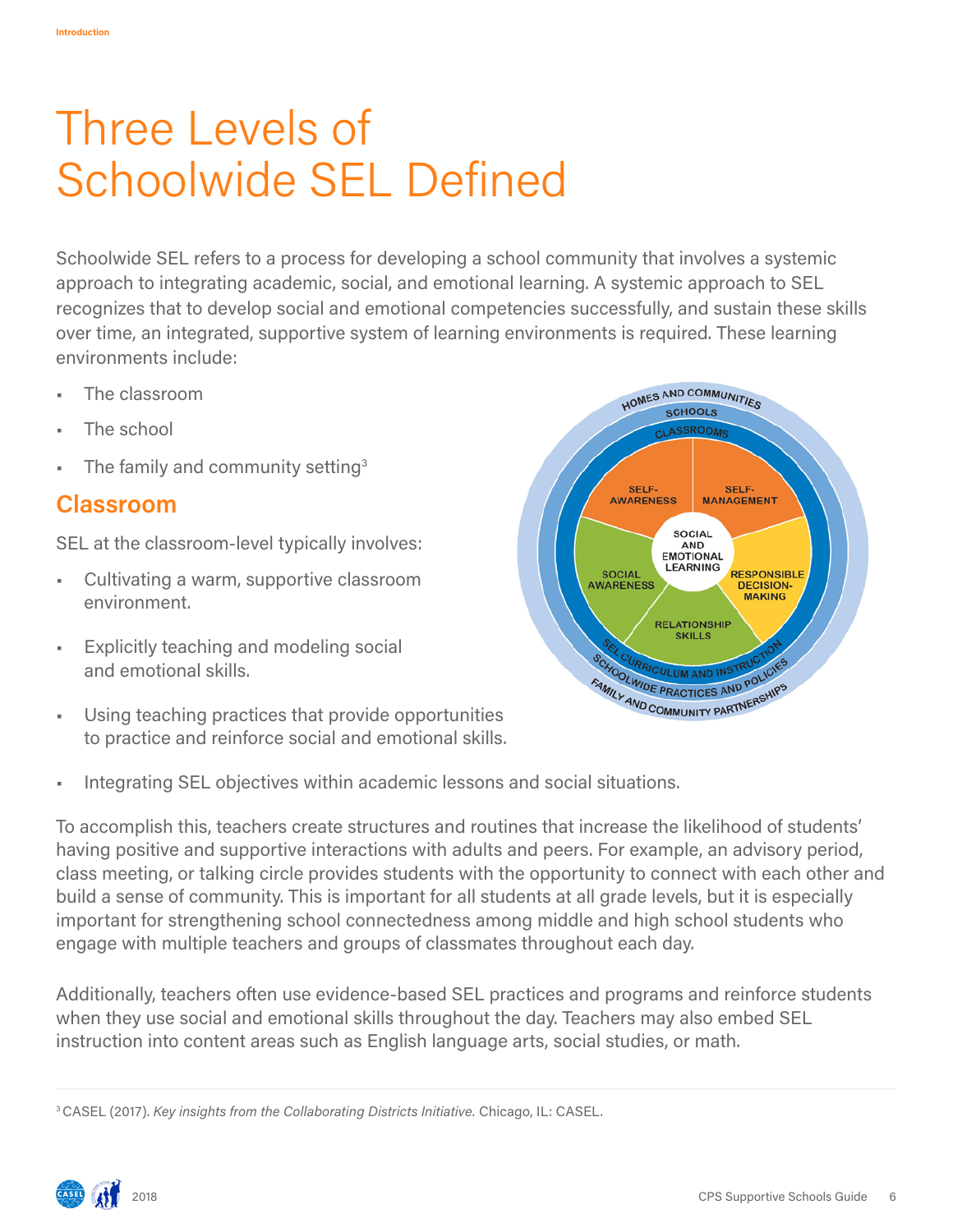Learning standards guide SEL curriculum and instruction by defining what students need to know and be able to do at each grade level. Illinois has developed free-standing [SEL standards](https://www.isbe.net/Pages/Social-Emotional-Learning-Standards.aspx) for grades Pre-K-12. Teachers can use these standards to develop lesson plans that are aligned with and incorporate SEL.

Highly efective teachers also foster SEL skills through powerful SEL-integrated teaching strategies and their interactions with students. This approach focuses on adult practices that improve classroom quality and promote student skill development. These include:

- Aligning lesson plans with SEL goals and standards.
- Using facilitation techniques that activate thinking and SEL.
- Exploring instructional practices that support SEL such as project-based learning, peer tutoring, or student self-assessment.

#### **Schools**

At the school level, SEL occurs through systems and practices that promote a positive school climate. These policies, systems, and practices can be categorized into the four domains of the CPS School [Climate Standards](https://drive.google.com/file/d/0B9Bt3QbpihSYNjFRZ1Q5S19SeW8/view):



**• Safety -** Social, emotional, and physical safety set the context for student growth and are supported by the development of clear norms, values, and expectations for all students and staff. This includes well-known routines and procedures, acknowledgment and modeling of safe practices, and protocols for crisis situations and responses to bullying that protect our diverse student population so that all students have equitable access to education. Restorative discipline policies and bullying prevention practices can also promote safety at the building level.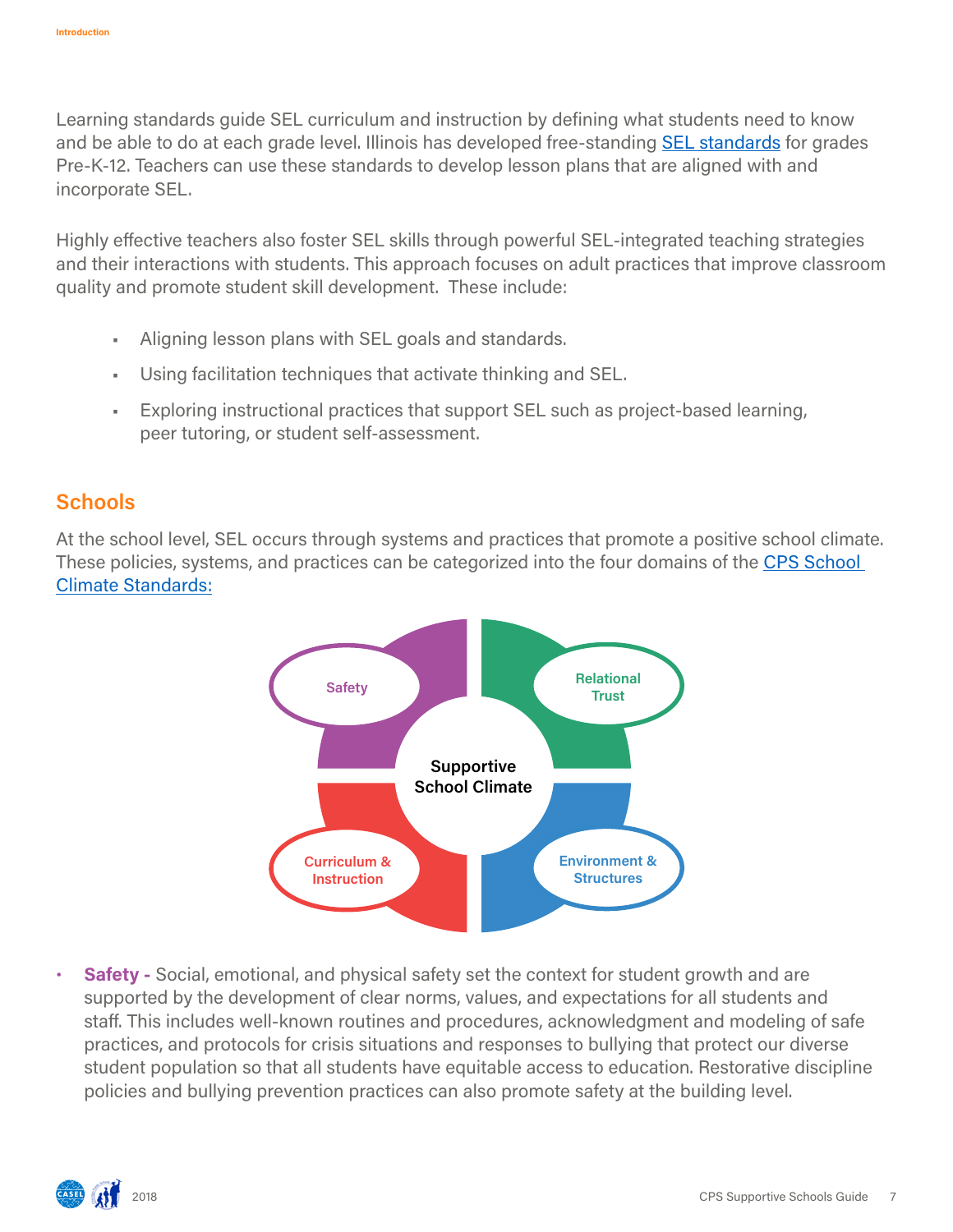- **• Relational Trust -** Prioritizing the development and continued growth of positive relationships throughout the school building is a critical part of schoolwide social and emotional learning. This process begins with modeling from leadership and adults. Relational trust can be built in many ways, including through community–building rituals in classrooms as well as embedding SEL practices such as gathering and closing activities into staff meetings and professional development sessions. As adults model SEL practices they cultivate an environment of trusting relationships for all students and adults. Additionally, community building aspects of [Restorative Practices](https://sites.google.com/a/cps.edu/kc/curriculum/climate-culture-college-readiness/the-cps-restorative-practices-toolkit?pli=1) help foster SEL competencies such as relationship building and responsible decision making for all students, staff, and leaders throughout the building.
- **Curriculum and Instruction -** A schoolwide scope and sequence to teach social-emotional competencies and integrate them into instruction, the intentional promotion of engaging instructional strategies in the classroom, and the creation of opportunities for authentic student voice are critical components of a schoolwide approach to SEL. In strong SEL schools, there is a shared understanding that instruction should include high expectations for both academic and social-emotional development of students in a way that is also culturally responsive. School leadership also includes these goals in conversations with teachers on their instructional planning and practice.
- **• Schoolwide Environment and Structures -** Organizational structures help to ensure that collaborative leadership, with a focus on continuous improvement of school climate, is in place to cultivate a warm, welcoming environment. Adults and students take ownership in that process. These structures help set a positive tone throughout the building and establish routines within the school to help support SEL. Additionally, the school's physical appearance honors the diversity and voices of students in the building.

Ultimately, the establishment of Safety, Relational Trust, Curriculum and Instruction, and Schoolwide Environment and Structures all work together to create the conditions necessary for fostering academic, social, and emotional learning throughout a school building.

#### **Family**

A systemic approach to SEL calls for families and schools to act as authentic partners. Key to an efective school-family partnership is the cultivation of caring relationships, ongoing two-way communication, and family participation in students' education both at home and in school. Students are better able to learn and apply SEL knowledge when instruction is reinforced both in the school and the home. Research shows that:

- School-family partnerships around SEL that regularly engage families are linked to improved academic performance, increased student engagement, and reduced school dropout rates (Greenberg et al., 2003).
- When teachers and families collaborate in SEL program selection, design, implementation, evaluation, and improvement, students experience the greatest benefit. Evidence-based SEL programs are more efective when they are extended into the home (Albright & Weissberg, 2010; Patrikakou & Weissberg, 2007).